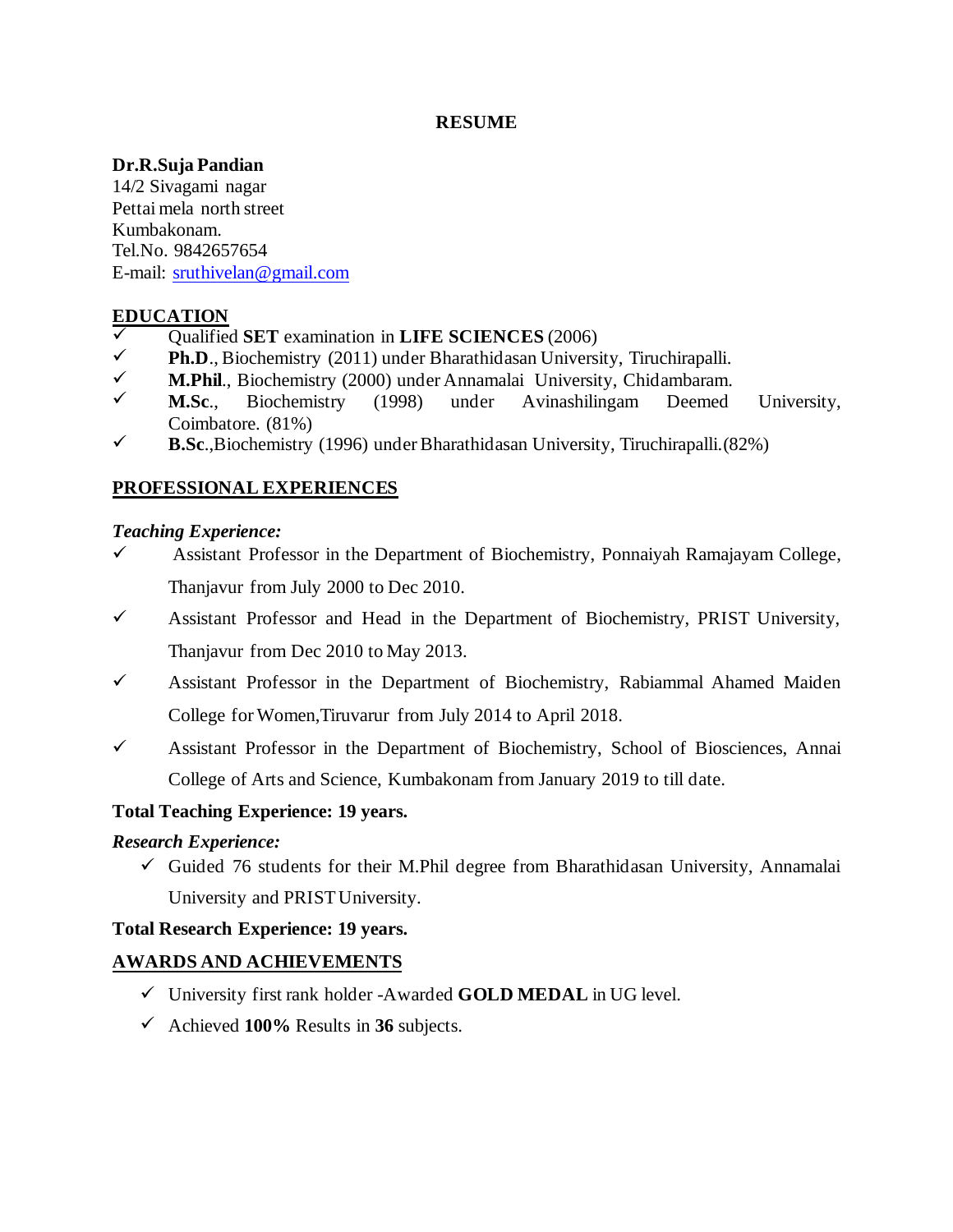# **Academic Position Held**

✓ Was Appointed as a **Chairman,** Board of Studies, PRIST Univeristy, Thanjavur, India, for UG/PG and M.Phil in Biochemistry.

✓ **Was Chairman** for UG passing board (PRIST).

# **Question Paper setter/ Theory & Practical Examiner**

- ✓ Yadhava College, Madurai
- ✓ Bharathidasan University, Tiruchirapalli
- ✓ Rajah Serfoji College, Thanjavur.
- ✓ St.Joshops College, Tiruchirapalli
- ✓ Dr.GR Damodaran College, Coimbatore
- ✓ Dhanalakshmi Srinivasan college, Perambalur

# **Research Scholars Guided**

 $\checkmark$  No. of **M.Phil.**, Guided : **76** 

# **CERTIFICATE COURSE:**

• Successfully Completed the **NPTEL Online Certification Course** On "Cell Culture Technologies" With the Consolidated Score of **75%**.

# **NATIONAL / INTERNATIONAL SEMINARS/CONFERENCE ATTENDED :24**

- 1. Participated in seminar on "Recent trends in immunology" on 28th and 29th January **1998** at Avinashilingam Deemed University, Coimbatore.
- 2. Participated in seminar on "Recent developments in biological sciences" on 7<sup>th and</sup> 8<sup>th</sup> March **1998** at Kongunadu Arts and Science College, Coimbatore.
- 3. Participated in International scientist meet on Marvels in lifescienceon 6-11th January **2003**, organized by Ponnaiyah RamajayamCollege,Thanjavur.
- 4. Participated in seminar on Microbes in environmental management on 22nd August **2003**, organized by Ponnaiyah Ramajayam College, Thanjavur.
- 5. Participated in seminar on "Recent developments in biochemistry**"** on 23rd August **2003**, organized by Ponnaiyah Ramajayam College, Thanjavur.
- 6. Participated in seminar on "Herbs in treatment" on 24th July **2004**, organized by PonnaiyahRamajayam College, Thanjavur.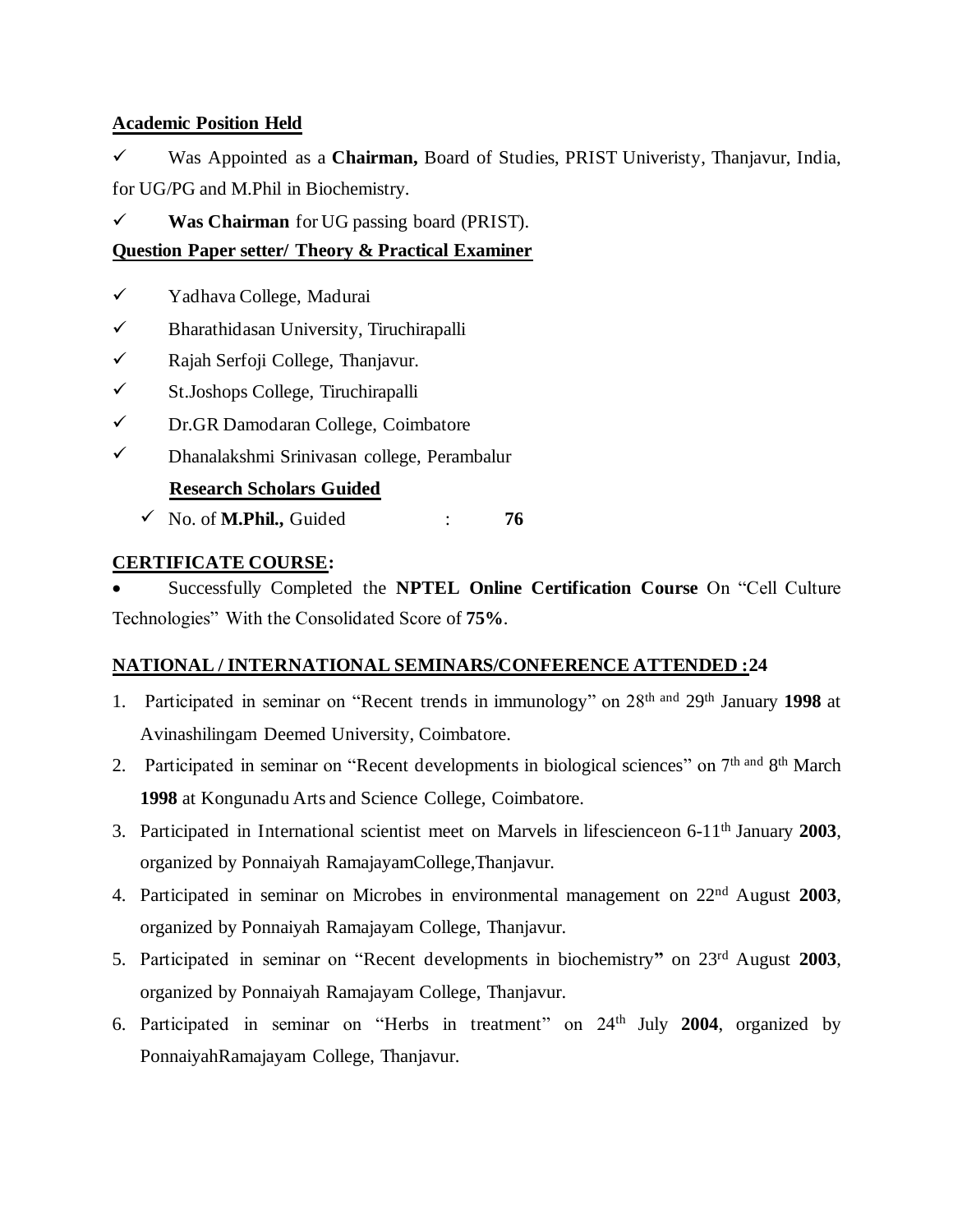- 7. Participated in seminar on "Biomolecules and human health" on 14th September **2004,** organized by Ponnaiyah Ramajayam College, Thanjavur.
- 8. Participated in seminar on "Marine microbes and medicine" on 30th September **2004**, organized by PonnaiyahRamajayam College, Thanjavur.
- 9. Participated in seminar on "Entrepreneurship programme in microbiology and biotechnology" on 21-22nd February **2005**, organized by PonnaiyahRamajayam College, Thaniavur.
- 10. Participated in State level seminar on "Scope and status of phytochemistry and bioremediation" on 10-11th August **2005**, organized by Kunthavai Nachiar Government Arts College, Thanjavur.
- 11. Participated in International seminar on "Life through chemistry" on 26-26 th February **2006**, organized by PonnaiyahRamajayam College, Thanjavur.
- 12. Participated in National seminar on "Introduction to nanotechnology and applications" on 5<sup>th</sup> January **2009**, organized by AVC College, Mayiladudurai.
- 13. Participated in international conference on "Photonics nanotechnology and computer applications" on 25-28th February **2009**, organized by PRIST University, Thanjavur.
- 14. Participated in a National seminar on "Recent trends in Biological science" on 12<sup>th</sup> April **2009**, organized by Sri Gowri Biotech, Thanjavur.
- 15. Participated in seminar on "Imaginations and innovations in Biotechnology" on 16<sup>th</sup> September **2009**, organized by PonnaiyahRamajayam engineering College, Thanjavur.
- 16. Participated in COLD 2010 on 16<sup>th</sup> September 2010, organized by Center for environmental engineering, PRIST University.
- 17. Participated in one day seminar on "Recent trends in LC techniques" on 29<sup>th</sup> September **2010** at PRIST University.
- 18. Participated in DBT, UGC-SAP sponsored national conference on "Recent Advances in Plant Biotechnology: towards Next Green Revolution" on 9<sup>th</sup>- 10<sup>th</sup> February 2012 at BharathidasanUniversity.
- 19. Participated in one day national seminar on "The Art of Scientific Writing" on 31<sup>st</sup> January **2015** at D.G.Govt Arts and Science College Mayiladuthurai.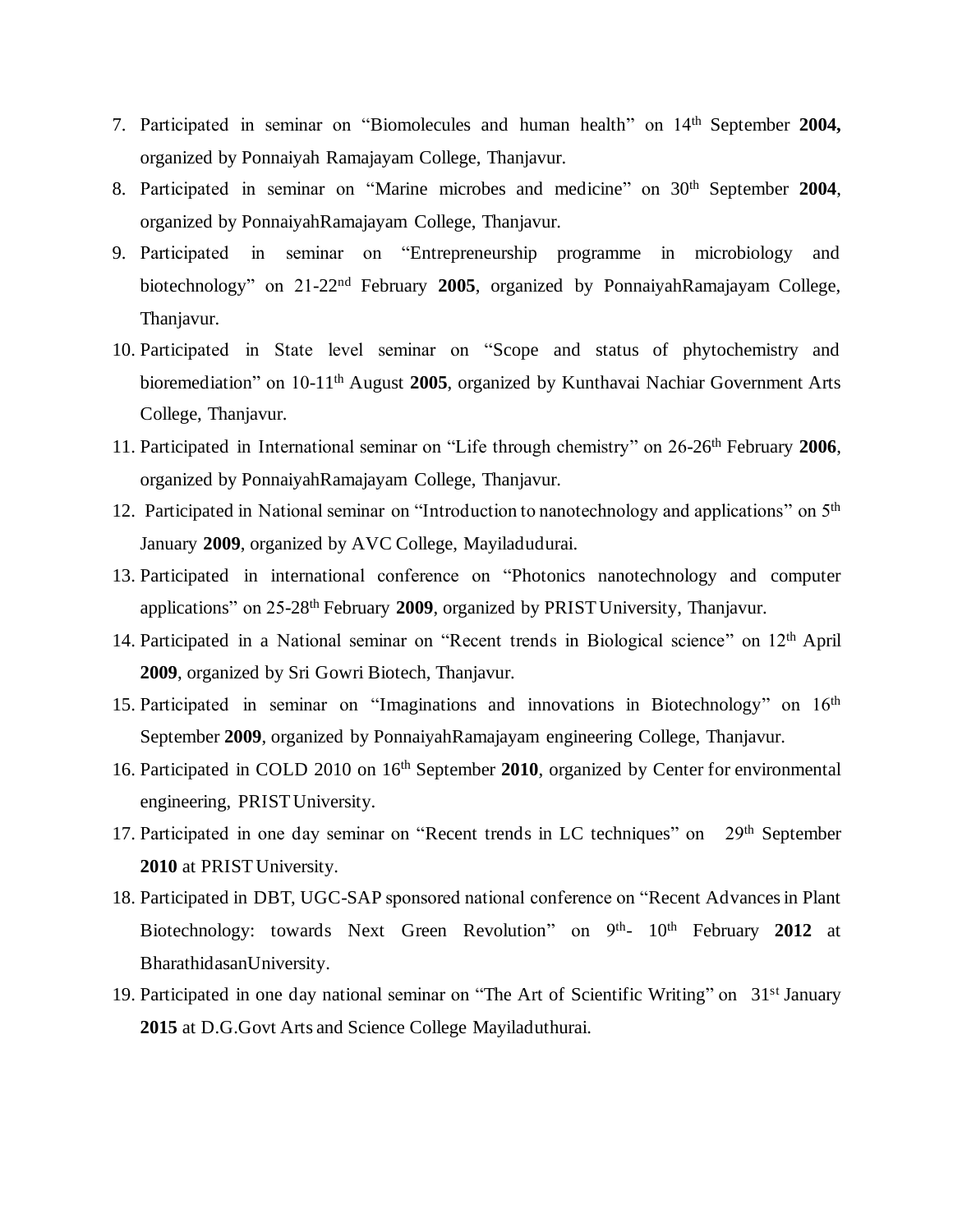- 20. Participated in DBT, UGC, DST sponsored national conference on "challenges and future prospects of applied research in life sciences" on 6<sup>th</sup> February 2015 at Bharathidasan University.
- 21. Participated in international seminar on "Career Options And Job Scenario In Lifesciences" on 23<sup>rd</sup> August 2017 at St Joseph College, Trichy.
- 22. Participated in international conference on "Cancer inferno and its prevention strategies" on 22<sup>nd</sup> February 2019 at Periyar EVR College, Trichy.
- 23. Participated in The Indo-UK Virtual Conference 'Current Innovations and the Future of Therapeutic Developments' CIFTD-2020, organized by Centre for Biomaterials Cellular & Molecular Theranostics (CBCMT) at Vellore Institute of Technology (VIT), Vellore, India And Swansea University, United Kingdom During 1<sup>st</sup>-3<sup>rd</sup> June, 2020.
- 24. Participated in the IIC Online Sessions conducted by Institution's Innovation Council (IIC) Of MHRD's Innovation Cell, New Delhi to promote Innovation, IPR, Entrepreneurship, and Start-Ups among HEIs from 28<sup>th</sup> April to 22<sup>nd</sup> May 2020 during COVID-19 Nationwide Lockdown.

#### **NATIONAL/INTERNATIONAL SEMINARS/CONFERENCE PAPERS PRESENTED:46**

1. Presented a paper in seminar on "Free radicals in health and diseases" during 20th <sup>to</sup> 22<sup>nd</sup> December **1999** at university of Madras, Chennai.

2. Presented a paper in National seminar on "Recent trends in environment and biotechnology" on 26-28<sup>th</sup> July 2004, organized by Government College, Kumbakonam.

3. Presented a paper in "Society of Biological Chemists" on 12th and 13th February **2000** at Annamalai University Chidambaram.

4. Presented a paper in State level conference on "Sustainable trends in biosciences" on 24<sup>th</sup> September **2004**, organized by MarunthuPandiyar College, Thanjavur.

5. Presented a paper in a national seminar on "Recent trends in Biotechnology" on 18th March **2009**, organized by Bishop Heber College, Trichy.

6. Presented a paper in a national seminar on "Diabetes mellitus and cancer" on 19-20th December **2009**, organized by Annamalai university, Chidambaram.

7. Participated and presenteda paper in Internationalconference on "Biotechnology, Food and Bioengineering" on 25-26<sup>th</sup> February 2010, organized by PRIST University, Thanjavur.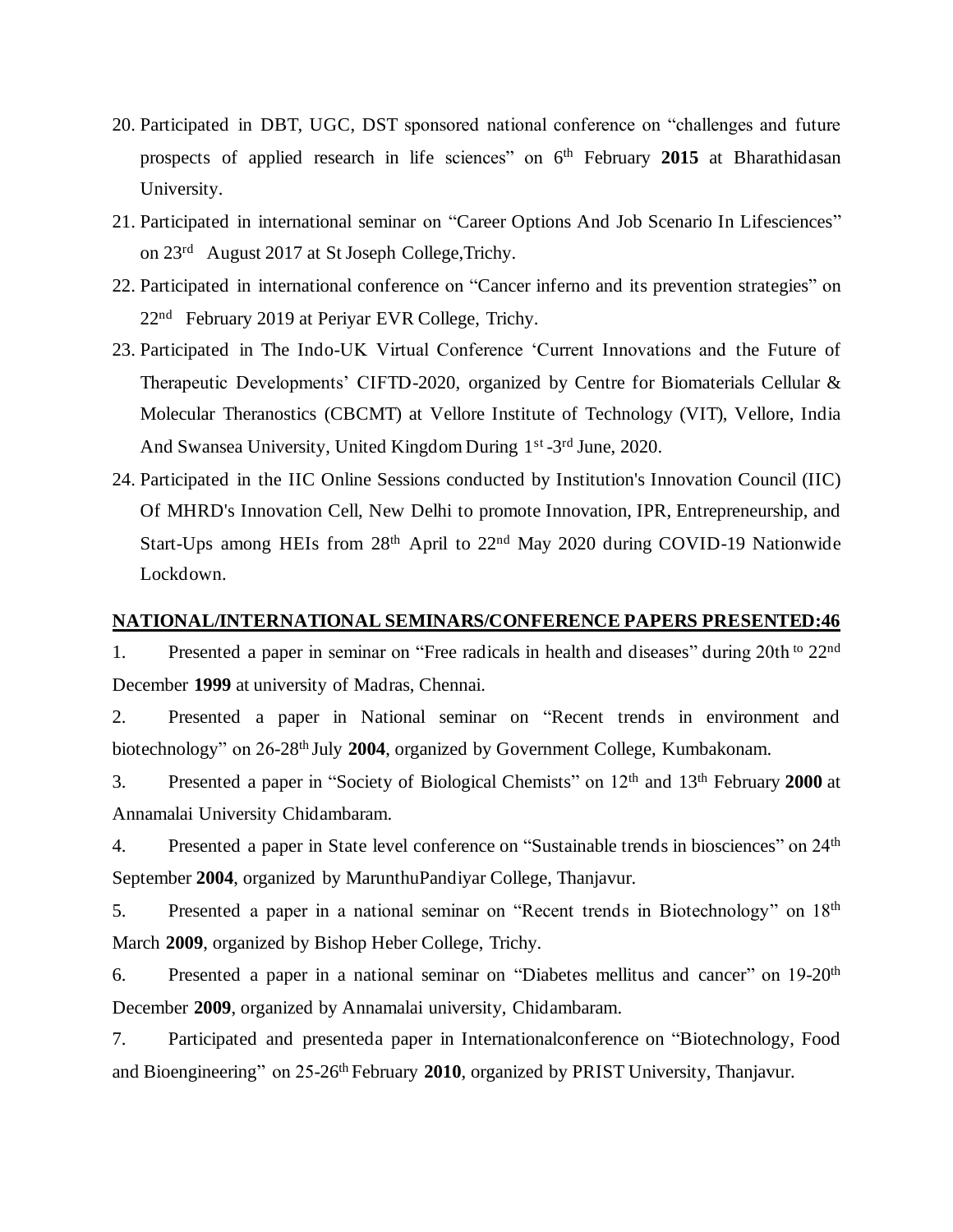8. Presented a poster paper in the internationalconference on food technology – edition II conducted by IICPT on 30-31st October **2010**.

9. Presented a paper in a UGC-SAP sponsored national conference on "Diabetes mellitus and cancer" on 17th December **2011**, organized by Annamalai university, Chidambaram.

10. Presented a paper in **UGC sponsored** state level seminar on "Modern Trends in Biological Sciences-towards human health and disease" on 17<sup>th</sup>February 2012 at Rajah Serfoji Government College, Thanjavur.

11. Presented a paper in national seminar on "Perspectives of marine drugs" on 1<sup>st</sup> and 2<sup>nd</sup> March **2012** at Bharat College of Science and Management, Thanjavur.

12. Presented a paper in a **DRDO sponsored** National Conference on Recent Technologies and Best Practices in Herbal Drug Industry (RTBPHDR-2012) during 9th and 10th Nov **2012** at Periyar Maniammai University.

13. presented a poster on "Role of Nutritional Biomarkers in Type 2 Diabetes mellitus" in Seventh Indo-US Workshop on Mathematical Chemistry (IUSWMC-2012) during 4<sup>th</sup> - 6<sup>th</sup> Dec **2012** at PRIST University

14. Presented a paper on "Functional foods in the treatment of type 2 diabetes" for the **ICMR** sponsored National Conference on "Advances in the Management and Prevention of Clinical disorders due to Malnutrition" (AMPCM'13) on 7<sup>th</sup> and 8<sup>th</sup> February 2013 at Rajah Serfoji Government College (A), Thanjavur.

15. Presented a paper on "Assessment of Nutritional Status Among Textile Workers In Tiruppur,Tamilnadu" for the **ICMR** sponsored National Conference on "Advances in the Management and Prevention of Clinical disorders due to Malnutrition" (AMPCM'13) on 7<sup>th</sup> and 8 th **February 2013** at Rajah Serfoji Government College (A), Thanjavur.

16. Presented a paper on "Nutracueticals of south Indian origin in managing Diabetes Mellitus" in **ICMR** sponsored National Conference on Recent advances in herbal drug research and sustainable health care during 8<sup>th</sup> and 9<sup>th</sup> Mar 2013 at Periyar Maniammai University.

17. Presented a paper on "Bioactive compounds from herbal plants as potential antiobesity agents" in **UGC** sponsored National seminar on clinical reasearch on 21st January **2015** at St Joseph College Trichy.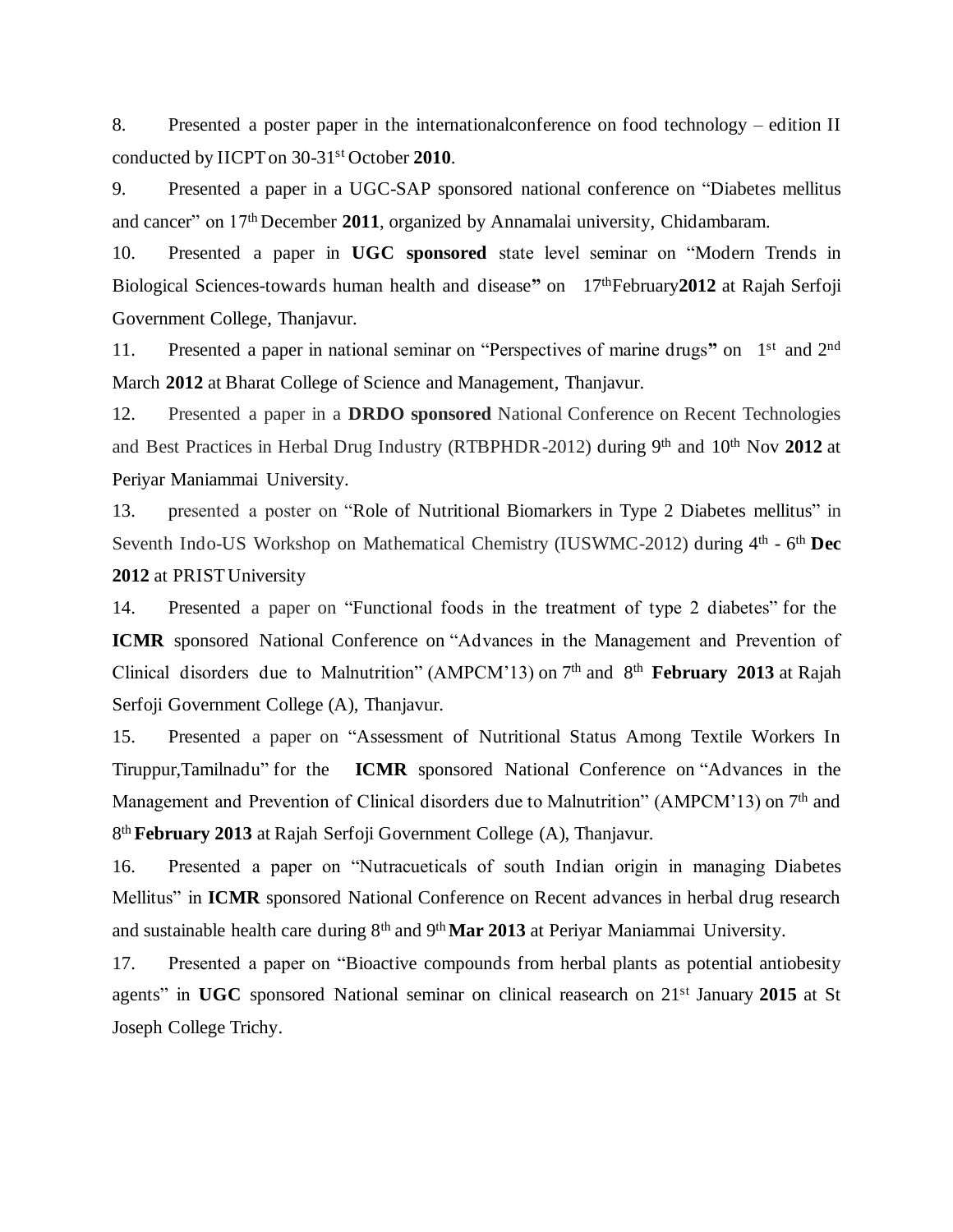18. Presented a paper on "Noninvasive assessment of nutritional status among schoolchildren of a semi-urban area in TamilNadu" in National seminar on recent trends and future advances in lifesciences on 26<sup>th</sup> February 2015 at Central University, Tiruvarur.

19. Presented a paper on "Biodiversity for Food security" in National Conference on Current perspectives and challenges in Biodiversity on 7<sup>th</sup> March 2015 at Rajah Serfoji Govt College, Thanjavur.

20. Presented a paper on "Black rice – the forbidden rice" in TNSCST and BIOELIXER sponsored National Conference on "Phytochemicals in medicinal plants and food" during 30<sup>th</sup>-31<sup>st</sup> July 2015 at Bharathidasan University constituent college for women, Orathanadu.

21. Presented a paper on "Health Hazards of Air Fresheners" in ICMR sponsored National seminar on Human Health Implications of Environmental Exposure to Toxins on 22<sup>nd</sup> January **2016** at Bons Secour College for Women Thanjavur.

22. Presented a paper on "Phytochemical analysis of *Luecas aspera*" in International seminar on New Frontiers and Challenges in Enviromental Sciences on 11th February **2016** at Maruthupandiyar College, Thanjavur.

23. Presented a paper on "Qualitative,Quantitative And Phytochemical Analysis of *Cassia auriculata*"" in International seminar on New Frontiers And Challenges In Enviromental Sciences on 11th February **2016** at Maruthupandiyar College , Thanjavur.

24. Presented a paper on "Edible Flowers as Nutracueticals" in National symposium on "Medicinal and Aromatic Plants" on 15<sup>th</sup> February 2017 at St Joseph's College Trichy.

25. Presented a paper on "Nutracueticals in the treatment of chronic illness" in National symposium on "Medicinal and Aromatic Plants" on 15th February **2017** at St Joseph's College Trichy.

26. Presented a paper on "Health Promoting Herbs As Guardians Of Our Health" in National seminar on "Herbal Drug Development" on 22<sup>nd</sup> September **2017** at Sengamala Thayaar Educational Trust Womens College, Sundarakkottai, Mannargudi.

27. Presented a paper on "Phytochemical and Antioxidant Activity of Flower – Punica Granatum Linn" in National seminar on "Herbal Drug Development" on 22nd September **2017** at Sengamala Thayaar Educational Trust Womens College, Sundarakkottai, Mannargudi.

28. Presented a paper on "Study on Antioxidant, Phytochemical and Nutritional Potential of *Cassia auriculata L.*Edible Flowers" in National seminar on "Herbal Drug Development" on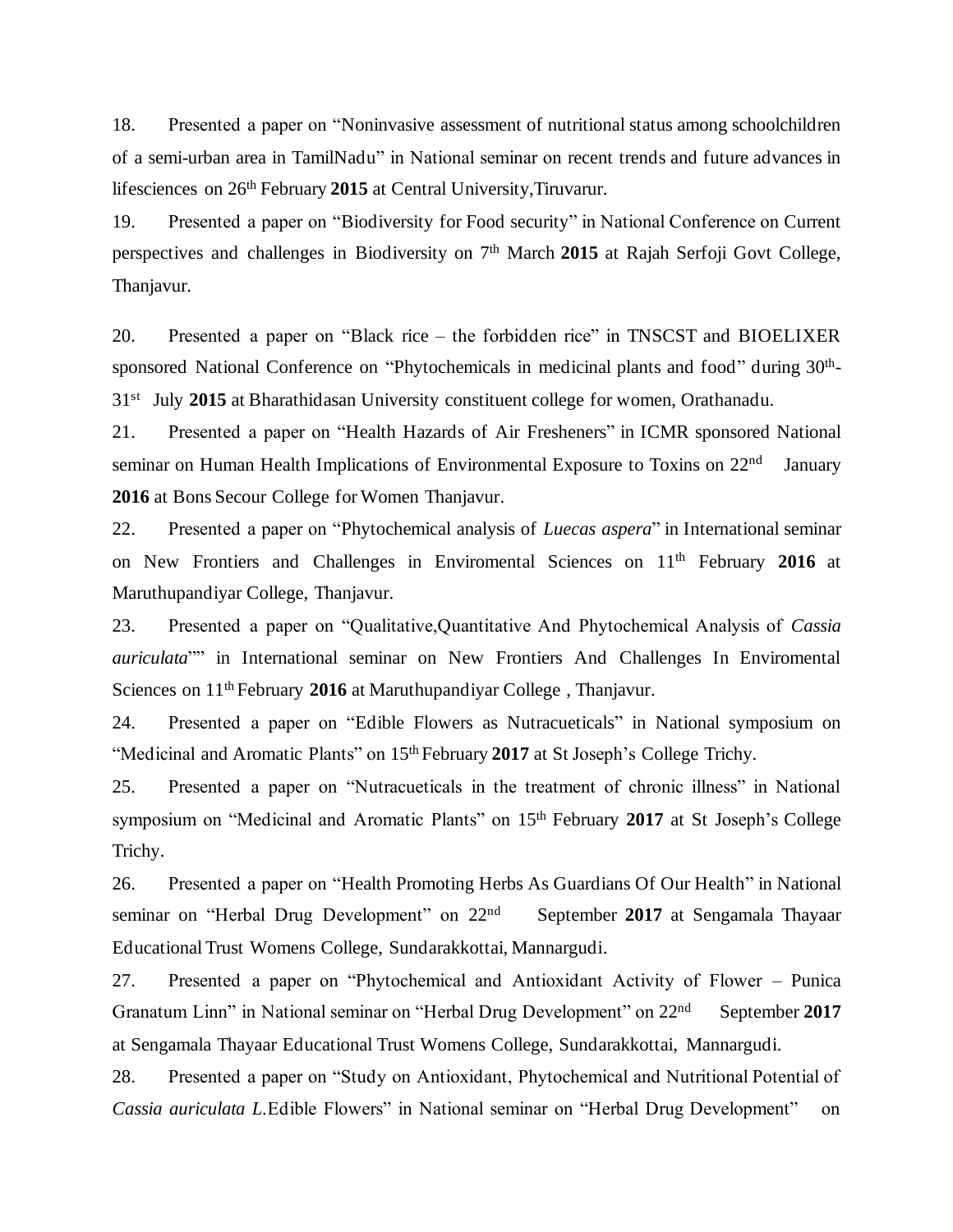$22<sub>nd</sub>$  September **2017** at Sengamala Thayaar Educational Trust Womens College, Sundarakkottai, Mannargudi.

29. Presented a poster on "Medicinal Uses of *Zingiber officinale* and *Achras sapota*" in National seminar on "Herbal Drug Development" on 22nd September 2017 at Sengamala Thayaar Educational Trust Womens College, Sundarakkottai, Mannargudi.

30. Presented a poster on "Medicinal uses of *Aloe Vera* and Banana" in National seminar on "Herbal Drug Development" on 22nd September 2017 at Sengamala Thayaar Educational Trust Womens College, Sundarakkottai, Mannargudi.

31. Presented a paper on "Qualitative, Quantitative, Phytochemical Analysis of Edible *Leucas aspera* flowers" in National seminar on "Current Perspectives in Biological Sciences" on  $24<sup>th</sup>$ January **2018** at Rabiammal Ahamed Maideen College for women, Tiruvarur.

32. Presented a paper on "Screening for Phytochemicals and FTIR Analysis of *Abelmoschus esculentis* L Flower Extract" in National seminar on "Current Perspectives in Biological Sciences" on 24<sup>th</sup> January **2018** at Rabiammal Ahamed Maideen College for women, Tiruvarur.

33. Presented a paper on "Evaluation of Phytochemical Constituents in Edible Leucas aspera Flowers" in National seminar on "Current Perspectives in Biological Sciences" on 24<sup>th</sup> January **2018** at Rabiammal Ahamed Maideen College for women, Tiruvarur.

34. Presented a paper on "Evaluation of Phytochemical and Antioxidant Activity of Punica Granatum Flowers" in National seminar on "Current Perspectives in Biological Sciences" on 24<sup>th</sup> January **2018** at Rabiammal Ahamed Maideen College for women, Tiruvarur.

35. Presented a paper on "Phytochemical analysis of Edible *Cassia Auriculata* L. Flowers" in National seminar on "Current Perspectives in Biological Sciences" on 24<sup>th</sup> January **2018** at Rabiammal Ahamed Maideen College for women, Tiruvarur.

36. Presented a poster on "Pumpkin Seeds as Nutracueticals" in National seminar on "Current Perspectives in Biological Sciences" on 24th January **2018** at Rabiammal Ahamed Maideen College for women, Tiruvarur.

37. Presented a poster on "Therapeutic Interventions of Cinnamon" in National seminar on "Current Perspectives in Biological Sciences" on 24th January **2018** at Rabiammal Ahamed Maideen College for women, Tiruvarur.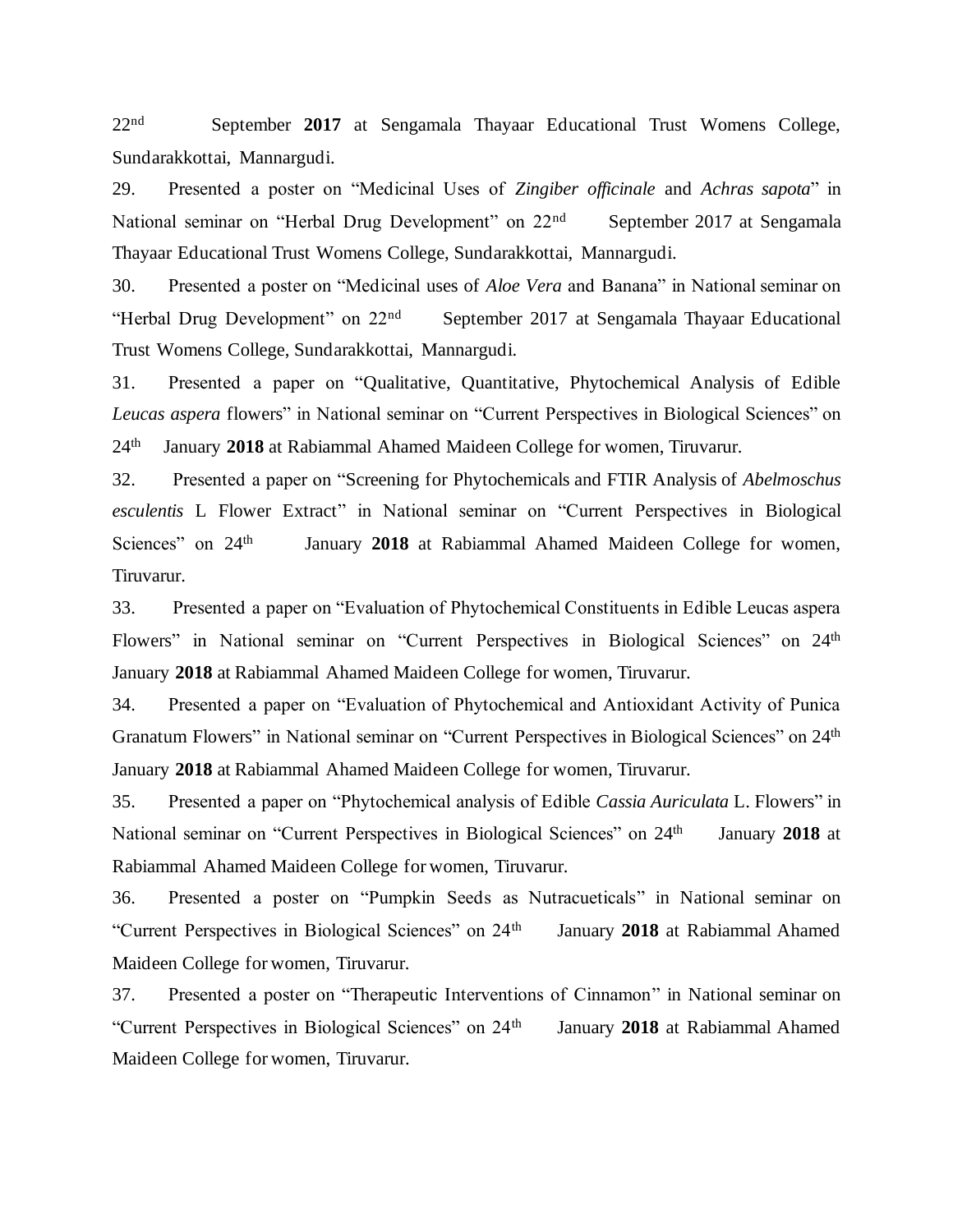38. Presented a poster on "Citrus Peels-Powerful Antioxidants" in National seminar on "Current Perspectives in Biological Sciences" on 24th January **2018** at Rabiammal Ahamed Maideen College for women, Tiruvarur.

39. Presented a paper on "Nutritional Potential of *Punica granatum* Flowers" in UGC sponsored National conference on "Phytochemicals in Medicinal Plants and Food" on 1st February **2018** at Bharathidasan University constituent college for women, Orathanadu.

40. Presented a paper on "Nutracuetical potential of edible *Leucas aspera* flower" in UGC sponsored National conference on "Phytochemicals in Medicinal Plants and Food" on 1st February **2018** at Bharathidasan University constituent college for women, Orathanadu.

41. Presented a paper on "Probiotics and Diabetes mellitus" in UGC sponsored National conference on "Phytochemicals in Medicinal Plants and Food" on 1st February **2018** at Bharathidasan University constituent college for women, Orathanadu.

42. Presented a paper on "Bamboo rice-a medicinal food" in UGC sponsored National conference on "Phytochemicals in Medicinal Plants and Food" on 1st February **2018** at Bharathidasan University constituent college for women, Orathanadu.

43. Presented a paper on "Pharmacological and Nutritional Properties of *Psidium guajava* Leaves" at National seminar on "Current Perspectives and challenges in Biological Sciences" on 6<sup>th</sup> March **2018,** sponsored by Taminadu state council for science and Technology, Chennai., Tamilnadu, India and organized by PG and Research Department of Biochemistry, Rajah Serfoji Govt College (A), Tanjore.

44. Presented a poster on "Pigmented Rice with High Antioxidant Capacity as Functional Foods " at National seminar on "Current Perspectives and challenges in Biological Sciences" on 6th March **2018**, sponsored by Taminadu state council for science and Technology, Chennai., Tamilnadu, India and organized by PG and Research Department of Biochemistry, Rajah Serfoji Govt College (A), Thanjavur. .

45. Presented a paper on "Phytochemicals present in the edible Cassia auiculata flowers" at international seminar on "Recent trends in Biological Science" on 15th February **2019,** organized by Lifescience Departments, Dhanalakshmi Srinivasan College of Arts and Science, Perambalur .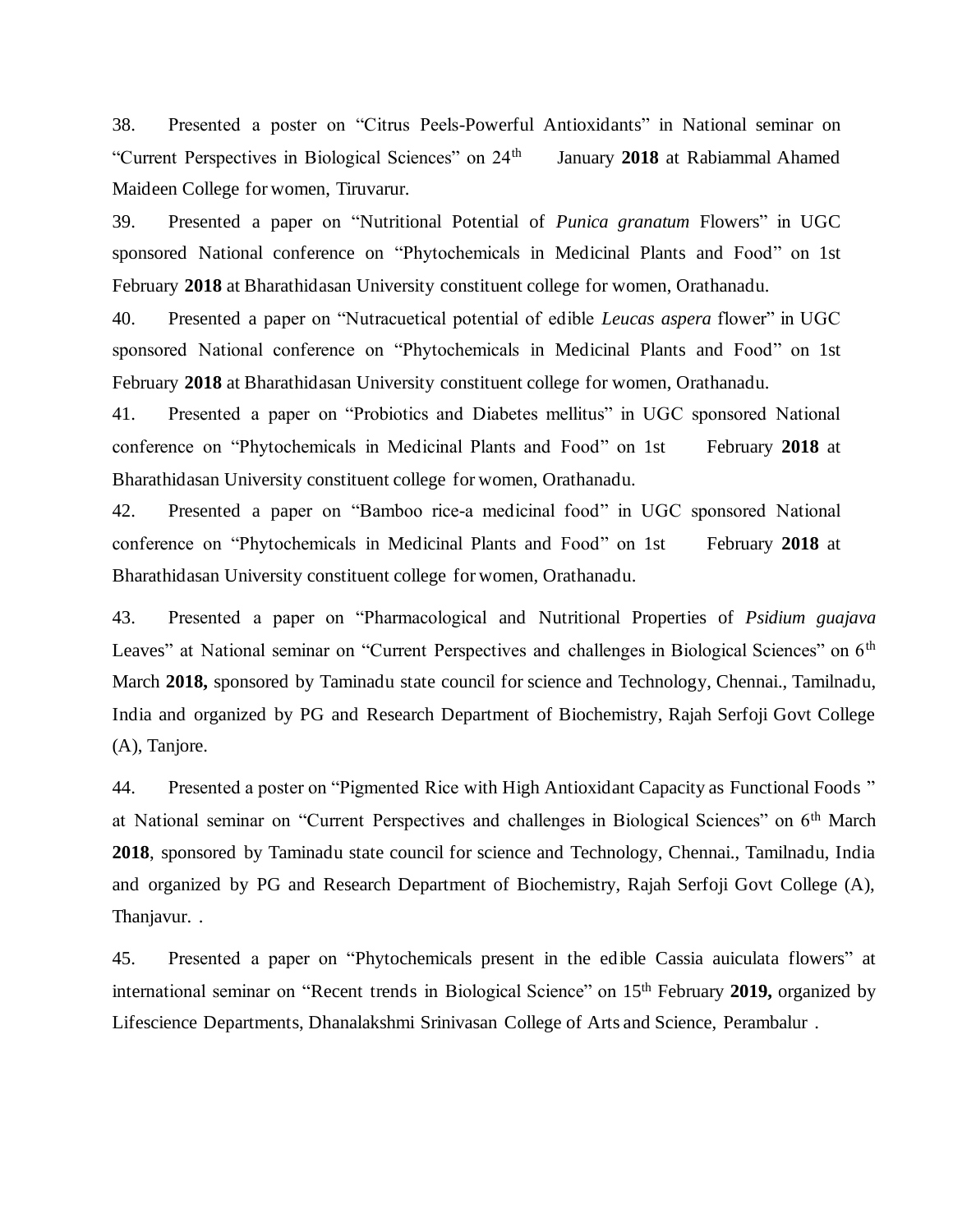46. Presented a paper on "Triphala-a nourishing supplement" at second national conference on "Recent innovation in biotechnology" on 13th and 14th August **2019,** organized by Department of biotechnology, Aarupadai Veedu Institute of Technology, Chennai.

### **WORKSHOPS/TRAINING ATTENDED:14**

1. Participated in state level workshop on advanced molecular biology techniques on 24-26<sup>th</sup> February **2001**, organized by JJ College of arts and science, Pudukkottai.

2. Participated in Workshop on Detection and Prevention of Adulteration in Foodstuffs on 16th November **2001**, organized by Ponnaiyah Ramajayam College, Thanjavur.

3. Participated in Computer training programme on 20thJanuary-22nd February **2003**, organized by Ponnaiyah Ramajayam College, Thanjavur.

4. Participated in a Short-term training and orientation programme on "Awareness of basic understanding of science and environment" on 12-14th June **2010**, organized by PRIST University, Thanjavur.

5. Participated in the workshop on "Learning, Teaching and Curriculum design and development" conducted by PRIST University from January 10-12,**2011.**

6. Participated in the interactive workshop on research methodology on February 26th **2011** organized by CRD, PRIST University.

7. Participated in the interactive workshop on biotechnology for sustainable developmentorganized by NABS, PRIST University on March 12-13th**2011**.

8. Participated in a Short-term hands-on training course on "Basic Techniques in Plant Molecular Biology" on 18<sup>th</sup> April -3<sup>rd</sup> May 2011, organized by Jamal Mohamed College, Trichy.

9. Participated in the International Workshop on Art of Thesis and Journal Writing on January 5th**2012** organized by CRD, PRIST University.

10. Participated in the Seventh Indo-Us Workshop on Mathematical Chemistry (IUSWMC-2012) during 4<sup>th</sup> - 6<sup>th</sup> Dec 2012organized by CRD, PRIST University.

11. Participated in the UGC sponsored State level Workshop on Vermiculture on  $7<sup>th</sup>$  January **2015** organized by MRG Government College Mannargudi.

12. Participated in the international lecture Workshop on advances in industrial microbiology on 24th January **2019** organized by Idhaya College for Women,Kumbakonam.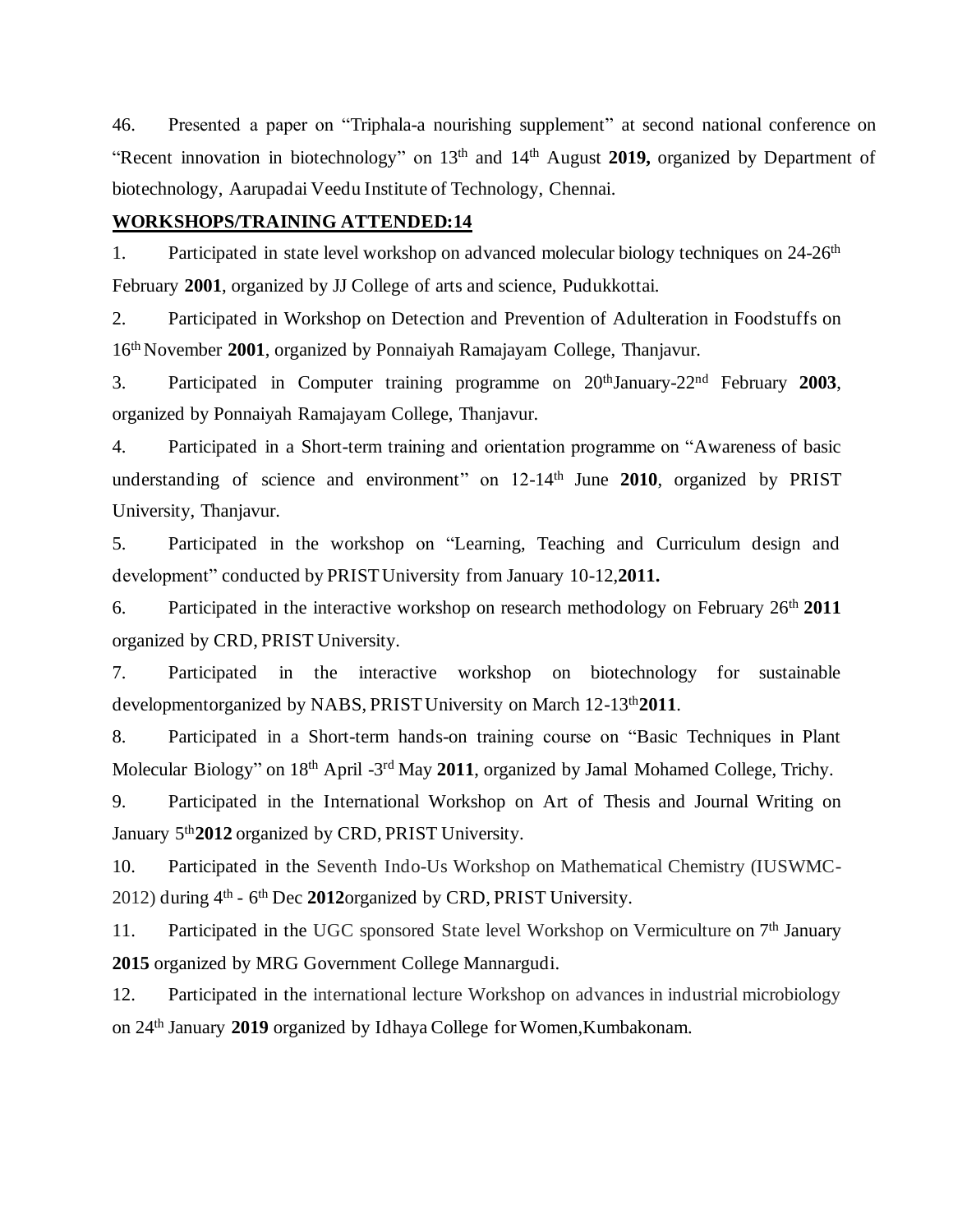13. Participated in One Week National Level Short Term Course on "VIRTUAL LEARNING ENVIRONMENT" through online mode from 18.05.2020 to 24.05.2020 organized by A.P.A.College of Arts and Culture, Palani.

14. Successfully Completed Two Week MOOC Workshop for College Teachers on 'Management of Environment and its Resources' conducted by St.Xavier's College Palayamkottai, Tirunelveli from 28th April to 11th May **2020**.

### **FACULTY DEVELOPMENT PROGRAM:12**

**1.** has successfully completed **One Week National Faculty Development Program** on *Developing Multimedia enriched Powerful Presentations* organized by **GAD TLC,** SGTB Khalsa College, University of Delhi under the PMMMNMTT of **MHRD** and has obtained **GRADE "A"** as required for promotion under CAS of UGC and AICTE from 11-16 August **2020.**

**2.** has successfully completed **One Week National Faculty Development Program** on Towards *Quality Higher Education through NEP-2020* organized by **GAD TLC**, S.G.T.B. Khalsa College, University of Delhi under the PMMMNMTT of **MHRD**. has obtained **GRADE "A"** as required for promotion under CAS of UGC and AICTE from 27 October - 02 November **2020.**

3. has successfully completed **Two Week Online National Faculty Development Program** on *Digital Tools for 21st Century Teachers* organized by **GAD TLC**, S.G.T.B. Khalsa College, University of Delhi under the PMMMNMTT of MoE has obtained **GRADE "A+"** as required for promotion under CAS of UGC and AICTE from 10 December to 23 December **2020**.

4. has successfully completed **One Week Online National Faculty Development Program** on" *Digital Tools for 21st Century: Word Processing & Spreadsheets*" organized by **GAD TLC**, S.G.T.B. Khalsa College, University of Delhi under the PMMMNMTT of Ministry of Education and has obtained **GRADE "A**" as required for promotion under CAS of UGC and AICTE from 27th January to 02nd February **2020**.

**5.** has successfully completed **One Week Online National Faculty Development Program** on *Academic Report Writing and Research Methodology* organized by **GAD TLC**, a centre under the PMMMNMTT of Ministry of Education and Department of Business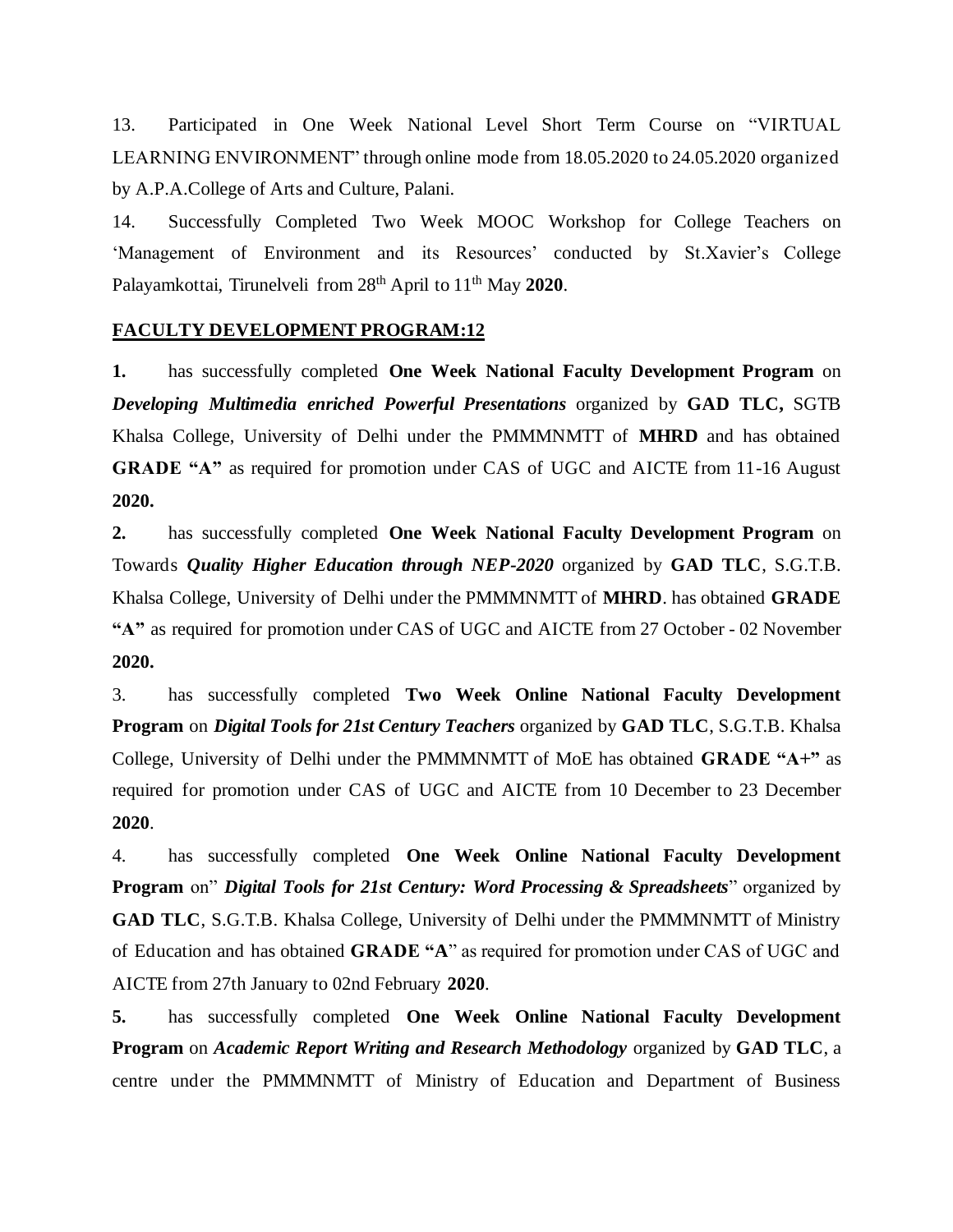Economics, SGTB Khalsa College, University of Delhi. has obtained **GRADE "A+"** as required for promotion under CAS of UGC and AICTE from 04th March to 10th March **2021.**

6. Participated in the International Online **Five Days Faculty Development Programme** on "ICT Tools for Effective Teaching" organized by Sathyabama Institute of Science and Technology, Chennai from  $22<sup>nd</sup>$  June to  $26<sup>th</sup>$  June 2020.

7. Participated in National Level **Five Days Faculty Development Programme** on "Effective Use of Digital Technology to Enhance Teaching -Learning" organized by Avinashilingam Institute for Home Science and Higher Education for Women, Ciombatore, from 19th to 23rd May 2020.

8. Participated in a **Three-Day Online Faculty Development Programme** on "Improving Your Research Visibility – Research Impact and Metrics" jointly organized by Research and Development Cell and Internal Quality Assurance Cell from 11<sup>th</sup> May to 13<sup>th</sup> May 2020 organized by Velalar College of Engineering and Technology, Thindal, Erode.

9. Participated in a **Five Days Faculty Development Programme** on "Covid 19 Pandamic: Strategies for Effective Work Life Balance of Academicians" organized by Karpagam College of Engineering from  $4<sup>th</sup>$  May to  $8<sup>th</sup>$  May 2020.

10. Participated in the One Day International Faculty Development Programme entitled "Recent Innovations in Herbal Cosmetics" organized by Nallamuthu Gounder Mahalingam College, Pollachi, Tamil Nadu on 12.05.2020.

11. Participated in the One Day Online Faculty Development Programme on "Interpersonal Relationship" organized by Department of Commerce, PRIST University, Thanjavur on 11.06.2020.

12. Participated in the Faculty Development Programme titled "Developing Strong Work Ethics and Values" organized by Rabiammal Ahamed Maideen College for Women, Thiruvarur on 08.05.2020.

#### **WEBINARS:26**

1. Participated in the International Webinar On "Breast Cancer Awareness" organized by Arasu Womens Instituition, Karur on 17.07.2020

2. Participated in an International Webinar on, "Biological Synthesis of Nanoparticles and their Biochemical Applications in Metabolic Diseases" organized by Holy Cross College (Autonomous), Tiruchirappalli, on 08-08-2020.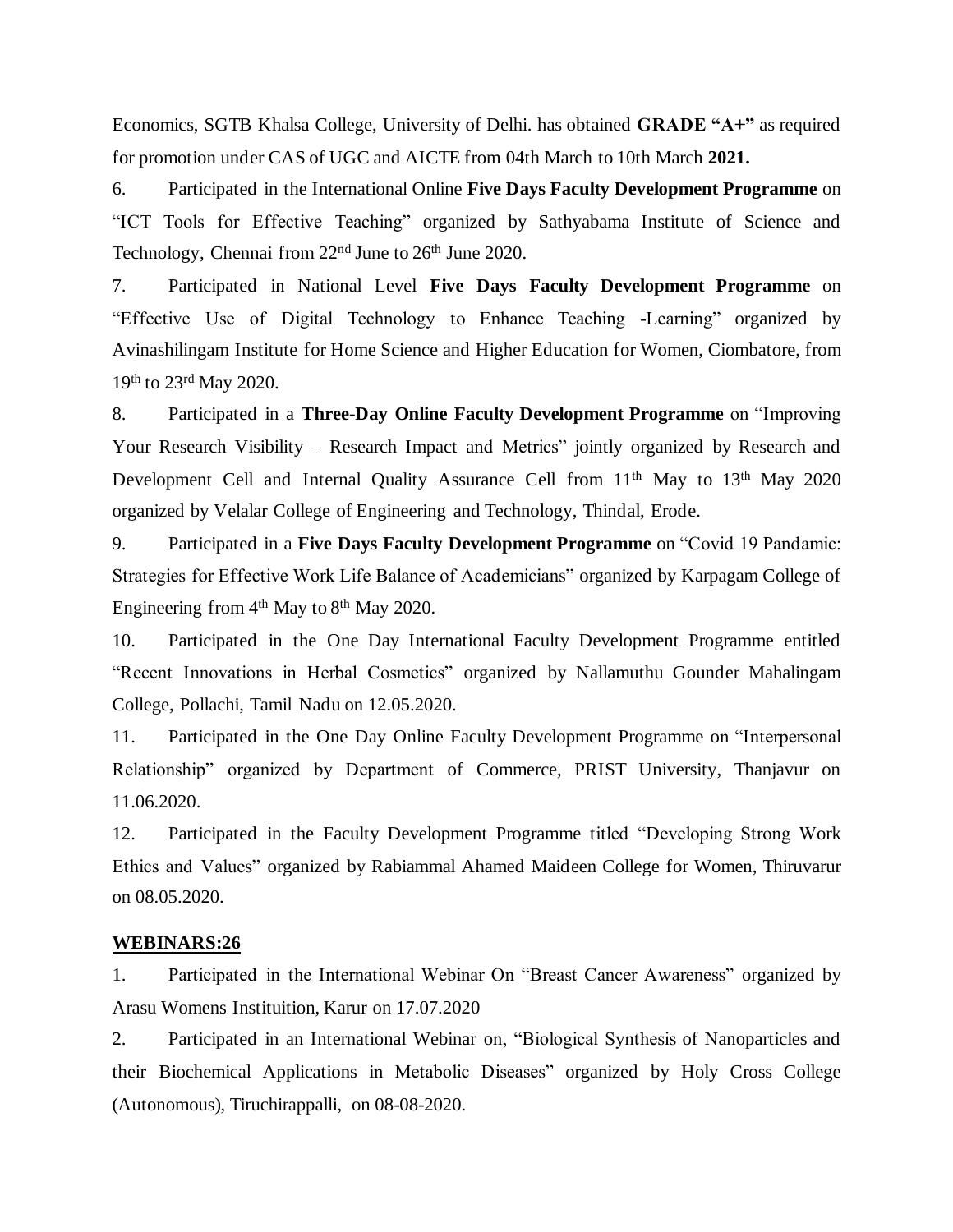3. Participated in the International Webinar titled "Spectral Discrimination of Normal and Diseases by Using Fluorescence Analysis" organized by Rabiammal Ahamed Maideen College for Women, Tiruvarur on July 27<sup>th</sup>, 2020.

4. Participated in International Webinar on "Basic Science behind MRI Contrast Agents" organized by Saranathan College of Engineering, Trichy on 13th July 2020.

5. Participated in International Webinar on "FTIR & HPLC Instrumentation" organized by Rajah Serfoji Govt. College (A), Thanjavur, on 27th June 2020.

6. Participated in the International Webinar entitled "Nano - The Tiny Warrior"- Engineering, Nanomedicine and Drug Delivery System" organized by Kongu Engineering College, Perundurai, Erode, on 30.05.2020.

7. Participated in the National Webinar Lecture Series on "Biosciences" organized by Jamal Mohamed College Trichy from 13<sup>th</sup> July 2020 to 15<sup>th</sup> July 2020.

8. Participated in One Day National Webinar entitled "How to Excel in Higher Education in India in the light of NEP-2020?" jointly organized by Guru Angad Dev Teaching Learning Centre, SGTB Khalsa College, University of Delhi under The Pandit Madan Mohan Malaviya National Mission on Teachers and Teaching (PMMMNMTT) Of MHRD and S.S.T College of Arts & Commerce on 26<sup>th</sup> October 2020.

9. Participated in the One Day National Level Webinar on "Change Your Mindset; Change Your Lifestyle" organized by Rajapalayam Rajus' College, Rajapalayam on 14-06-2020.

10. Participated in the National Webinar Lecture Series on "Research Methodology" organized by Loyola College, Chennai from 12<sup>th</sup> June 2020 to 13<sup>th</sup> June 2020.

11. Participating in the National Webinar on "Taking Research Forward During the Pandemic" organized by Loyola College, Chennai, on 20<sup>th</sup> May 2020.

12. Participated in the Webinar entitled "Enzymes in Medicine and Food Industry" organized by Rabiammal Ahamed Maideen College for Women, Tiruvarur on 2nd June, 2020.

13. Participated in the Webinar entitled "The Association of Nutrition and Healthy Lifestyle" organized by Rabiammal Ahamed Maideen College for Women, Tiruvarur on 12th May, 2020.

14. Participated in a Webinar on "Employability Skills in Curriculum Design" on 26<sup>th</sup> April, 2020, organized by Audisankara College of Engineering and Technology, Nellore.

15. Participated in the Webinar "Mainstreaming Biodiversity for Sustainable Food and Environment" organised by Ayya Nadar Janaki Ammal College (Autonomous), Sivakasi in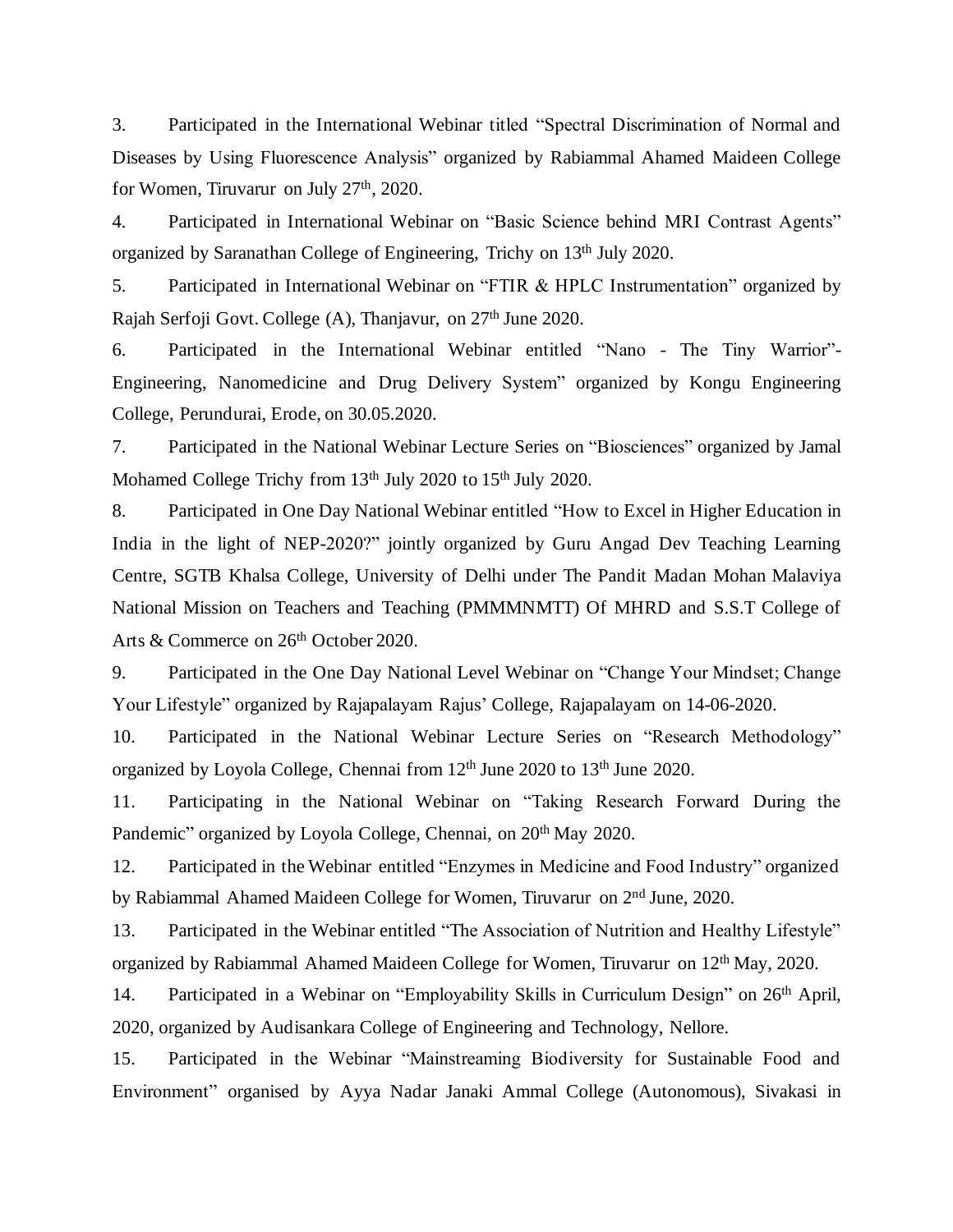Collaboration with the Society for Science of Climate Change and Sustainable Environment, New Delhi on 04.06.2020.

16. Participated in the Webinar organized by the Faculty of Science, Annamalai University in Collaboration with ELSEVIER On "Basic Author Workshop Research Article Writing & Reference Management Using Mendeley" on Monday, 22nd June 2020.

17. Participated in the Webinar "Fundamentals of Yoga and Nutrition during COVID -19" held on 21<sup>st</sup> May 2020, organized by Dr.Babasaheb Ambedkar Science And Advocate Gurunath Kulkarni Commerce Mahavidyalaya , Diwanman, Maharashtra.

18. Participated in the Webinar session on "Life Skills Development" organized by Idhaya College for Women, Kumbakonam on 11th May 2020.

19. Participated in the Interactive Webinar on "Building a Career in Life Science Research" organized by INIYAS on 14th May 2020.

20. Participated in two days online seminar on "How to Explode your Mental Block" from 27/04/2020 to 28/04/2020, organized by Kamadenu Arts and Science College, Sathyamangalam.

21. Participating in the Webinar on "Role of us in Academic Planning and Execution in view of COVID-19 Pandemic and subsequent lockdown" on 09-MAY-2020 organised by K.G.R.L.College Bhimavaram.

22. Participating in the Webinar on "Nutrigenomics" organized by Xcellogen Biotech India on 9th May 2020.

23. Participated in Webinar entitled "Career Opportunities in Life Sciences" organized by Rabiammal Ahamed Maideen College for Women, Tiruvarur on 16th May, 2020.

24. Participated in the Webinar titled " Intellectual Property Rights " held on 22/05/2020 organized by Research and Development Cell and IPR Cell with Chennai Softech - Technical Partner, STET Womens College, Mannargudi.

25. Participated in the Webinar on "How to Deal with Plagiarism" conducted by Tiruppur Kumaran College for Women on 23rd MAY 2020.

26. has participated in One Day National Webinar entitled "**Unravelling the National Education Policy 2020"** organized by Guru Angad Dev Teaching Learning Centre, SGTB Khalsa College, University of Delhi under the Pandit Madan Mohan Malaviya National Mission on Teachers and Teaching (PMMMNMTT) of MHRD on **9th August 2020**.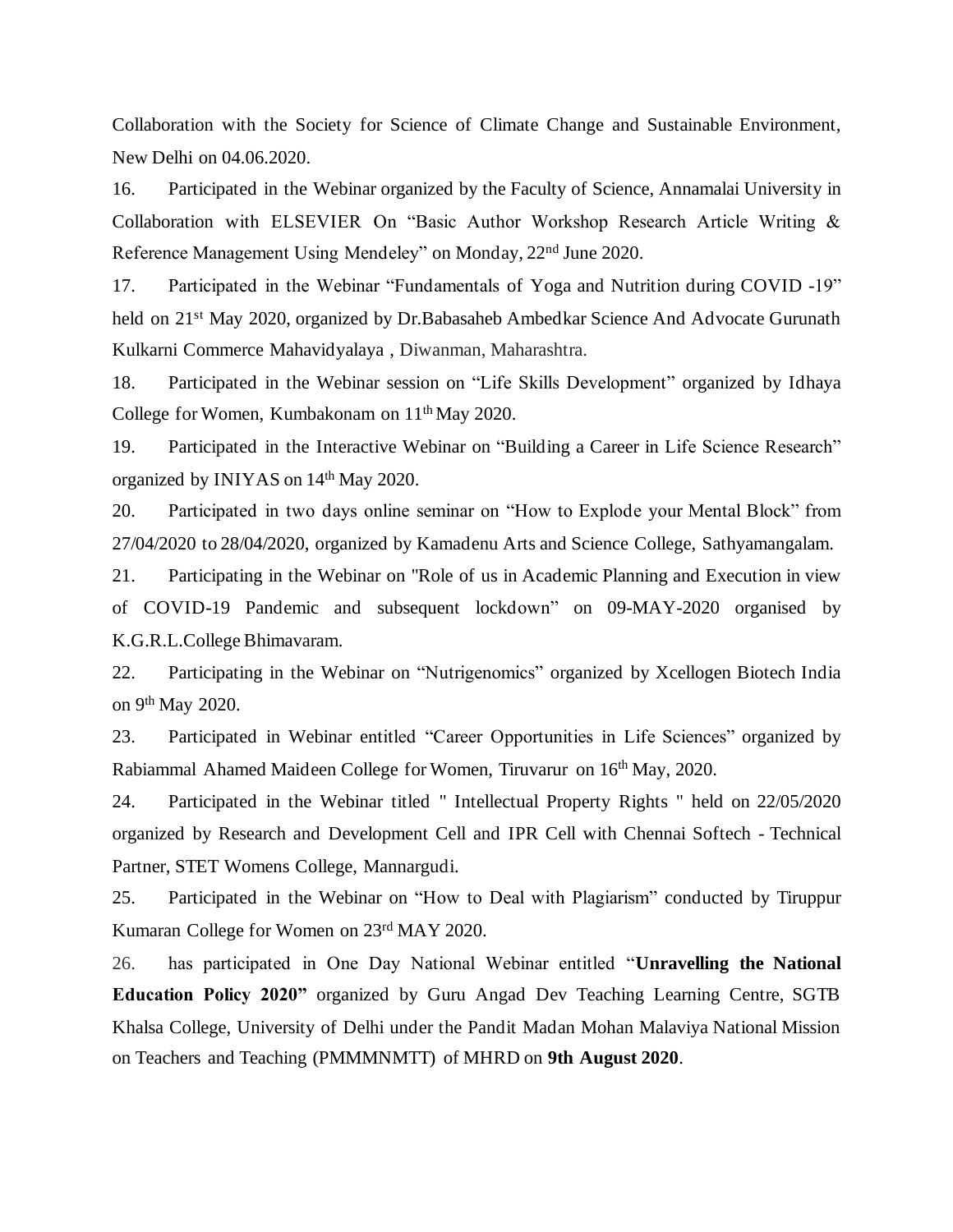#### **SEMINARS / CONFERENCES / WORKSHOPS ORGANIZED**: **9**

**1.** Served as a **committee member** in science and technology exhibition held at PRIST University during 7-10 October 2010**.**

**2.** Served as **organizing Secretary** to conduct two days National Workshop on "Modern Techniques in Immunology and Molecular Biology (MTIMB 2011) on 9<sup>th</sup> and 10<sup>th</sup> March 2011 organized by, PRIST University, Thanjavur**.**

**3.** Served as a **chairman** for a scientific session in Central Institute for Classical Tamil sponsored state level seminar on Herbal Knowledge of Ancient Tamil Worksheld at PRIST University during 23-25February 2012**.**

4. Served as a **convener** for conducting one day Cancer Awareness Programme 2012 held at PRIST University during 21stApril2012**.**

5. Served as the **co-convener** for One day Interactive Workshop on "Biopharmaceuticals and functional foods" (BPF-2k2) held on 18th June 2012.

6. Served as the **co-convener** for One day Interactive Workshop on "Advances in Medical Sciences-2012" (AIMS-2K2) held on 19th June 2012.

7. Served as the **joint organizing secretary** for Two days **ICMR sponsored** National Workshop on "Advances in Medicinal Plant Biology and Toxicology -2012" (AMPBT'12) held on21st and 22nd June 2012.

8. Served as the **resource person** (Topic: Diabetes and Environment) for Biochemistry association meeting on 12th February **2015** at Dharmapuam Gnanambigai Government College (w), Mayiladuthurai.

9. Served as the **Organizing Secretary** for National Seminar on National Seminar on "Current Perspectives in Biological Sciences" on 24th January **2018** at Rabiammal Ahamed Maiden College for Women Tiruvarur.

#### **PUBLICATIONS:29**

1. **SujaPandian R**., Anuradha C.V.,Viswanathan P. ,Gastroprotective effect of fenugreek seeds (Trigonella foenum graecum) on experimental gastric ulcer in rats: Journal of Ethnopharmacology 81 (2002) 393-397. **IF 3.728 scopus indexed**

2. Saravanan Subramaniam, Ramachandran Subramaniam, **Suja Rajapandian**, Subasini Uthrapathi, Victor Rajamanickam Gnanamanickam andGovinda Prasad Dubey, Anti-atherogenic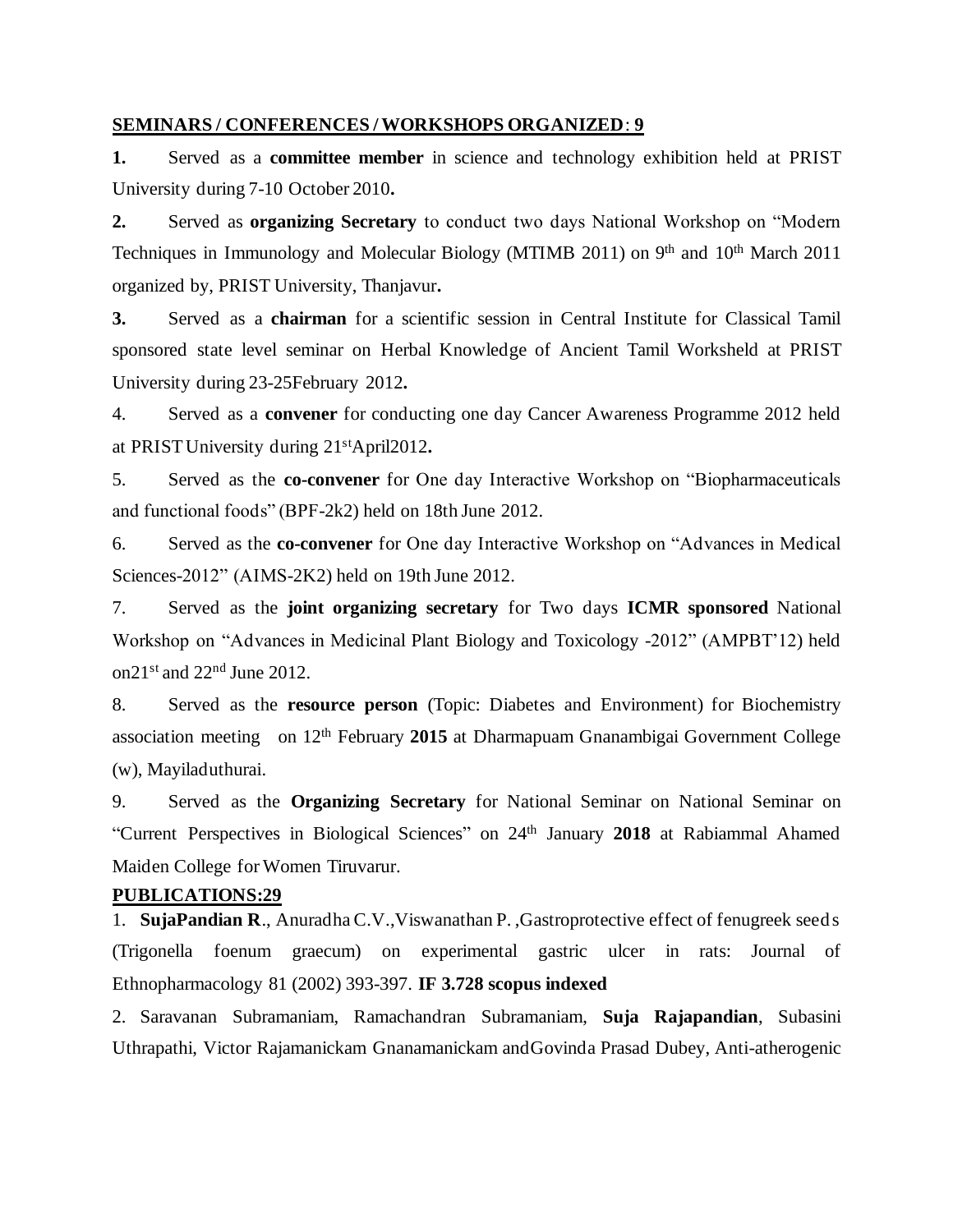Activity of Ethanolic Fraction of Terminalia Arjuna Bark on Hypercholesterolemic Rabbits: eCAMJanuary 28,2010. **IF 4.774 scopus indexed**

3. Ramalingam M., **SujaPandian R.,** Impact of physical activity on the inflammatory biomarkers in type 2 Diabetes mellitus, Research & Reviews in Bio Sciences: 4(4), 2010.

4. M. Vanitha, T.Karpagam ,B.Varalakshm, **R. SujaPandian**, A Comparative Study on the Anti-Diabetic Potential of Aloe vera Gel and Fenugreek Seeds on Experimentally induced Diabetic Rats, Pharmacognosy Communications,2(1), 2012.

5. **SujaPandian R**, Lalit R. Samant and Mahalakshmi C, Isolation and Identification of microbes from fermented vegetablesand assessment of their preservative and bacteriocin activity, Annals of Biological Research, 3 (1):98-106:2012.

6. Sivasanthi K, SujaPandian **R,** Effect of sugar mill effluent on seed germination of peanut (*Arachis hypogaea*) and green gram (*Vigna radiata),* International journal of pharmaceutical and chemical sciences, 1 (2): 804-806:2012.

7. **R. SujaPandian** and M. Ramalingam, Consequences of Physical Activity on the Markers of Glycemic Status among Type 2 Diabetic Subjects,Research J. Pharm. and Tech. 5(11): 1413- 1416, 2012**. scopus indexed** *(UGC approved)*

8. M. Vanitha, **R SujaPandian** and J.Karthikeyan "Evaluation of Aloevera Gel for its Anti Inflammatory activity in Diabetes Mellitus using Animal Model System" Int. J. Drug Dev. & Res., 5(1): 1-10, 2013.**scopus indexed IF 0.13**

9. **R.Suja Pandian** , Functional foods in managing diabetes, Int J Pharm Bio Sci ; 4(2): (B) 572 – 579, 2013. **scopus indexed IF 0.47**

10. **R. SujaPandian**, M. Ramalingam "Impact of Physical activity on the Nutritional Biomarkers in type 2 Diabetes" Int. J. Drug Dev. & Res., , 5(2): 99-102,2013.**scopus indexed IF 0.13**

11. Sangavi. S, **Suja Pandian. R** Chromatography Profile from the Methanol Extract of Abelmoschus esculentus L Flowers, International Journal of Science and Research Methodology.,7(4);93-106,2017

12. Sangavi S. and **Suja Pandian R** Proximate Analysis, Antioxidant Activity of Abelmoschus Esculentus (L) Flower Extract, World Journal of Pharmacy and Pharmaceutical Sciences., 6(11): 741-749,2017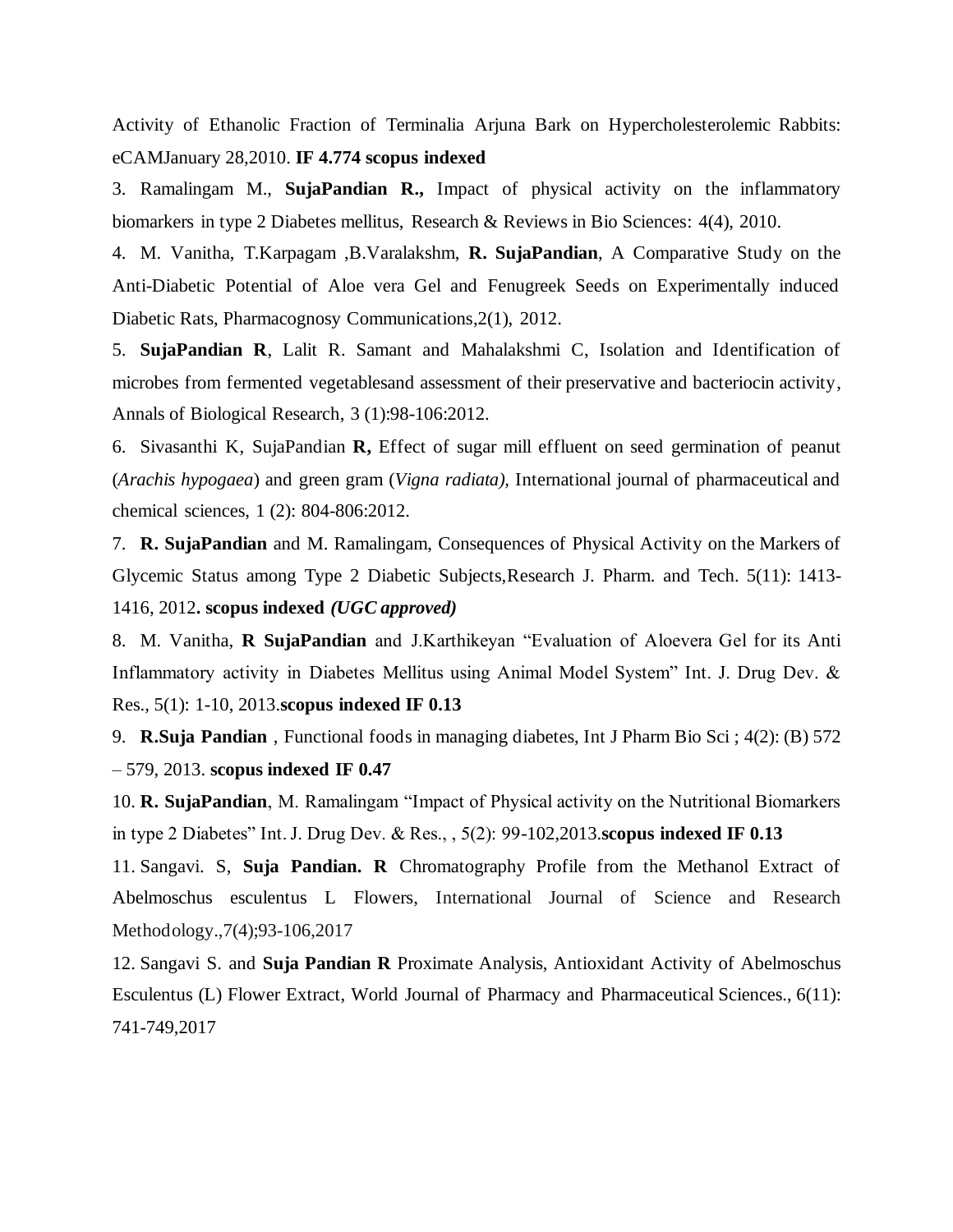13. **Suja pandian R.** Noninvasive assessment of nutritional status among school children of a semi-urban area in Tamilnadu , World Journal of Pharmaceutical Research., 7(7): 861-868, 2018 *(UGC approved)*

14. **Suja pandian R** and A. Thajun noora, A review on pharmacological activities of *Citrus medica* l leaves, World Journal of Pharmaceutical Research. 7(8): 190-200, 2018 *(UGC approved)*

15. **Suja pandian R**. and Jayalakshmi M. Pharmacological activity of *Psidium guajava* leaves a review, World Journal of Pharmaceutical Research. 7(8): 201-211, 2018 *(UGC approved)*

16. **Suja Pandian R** and Yuvaranjani .V. Fourier Transform-Infrared Spectroscopic Studies on edible *Punica granatum* flowers, Indo American Journal of Pharmaceutical Research: 8(04), 2018 *(UGC approved)*

17. R. Manohari, **R. Suja Pandian**, J. Jayachitra and V. Bharathi. Phytochemical Composition and Larvicidal Efficacy of Calendula Officinalis and Azadirachta Indica, World Journal of Pharmaceutical Research. 7(15): 479-487, 2018. *(UGC approved)*

18. R. Manohari, **R. Suja Pandian**, J. Jayachitra and V. Bharathi. HPLC Analysis of Calendula Officinalis and Azadirachta Indica, World Journal of Pharmaceutical Research. 7(15): 488-496, 2018. (*UGC approved)*

19. J. Jayachitra, K. Pavithra, **R. Suja pandian**, V. Bharathi and S. Shanthi. Green Synthesis of Silver Nano Particle Using Senna Alata, World Journal of Pharmaceutical Research. 7(15): 507- 517, 2018. *(UGC approved)*

20. J. Jayachitra, K. Pavithra, **R. Suja pandian**, V. Bharathi and S. Shanthi. Phytochemical and Antimicrobial Analysis of Senna Alata Leaves Extract, World Journal of Pharmaceutical Research. 7(14): 1030-1044, 2018. *(UGC approved)*

21. **Suja Pandian R** Impact of physical activity on the hepatic enzyme markers among type 2 diabetic Subjects, International journal of basic and applied research: 8(10), 474-480, 2018 (*UGC approved)*

22. **Suja Pandian R** Effect of smoking on the markers of inflammation among diabetes patients, International journal of basic and applied research: 8(10), 149-156, 2018 (*UGC approved)*

23. **R. Suja Pandian**. Implications of Physical Activity on the Markers of Renal Damage among Type 2 Diabetic Subjects, World Journal of Pharmaceutical Research. 7(18): 1005-1015, 2018. *(UGC Approved)*